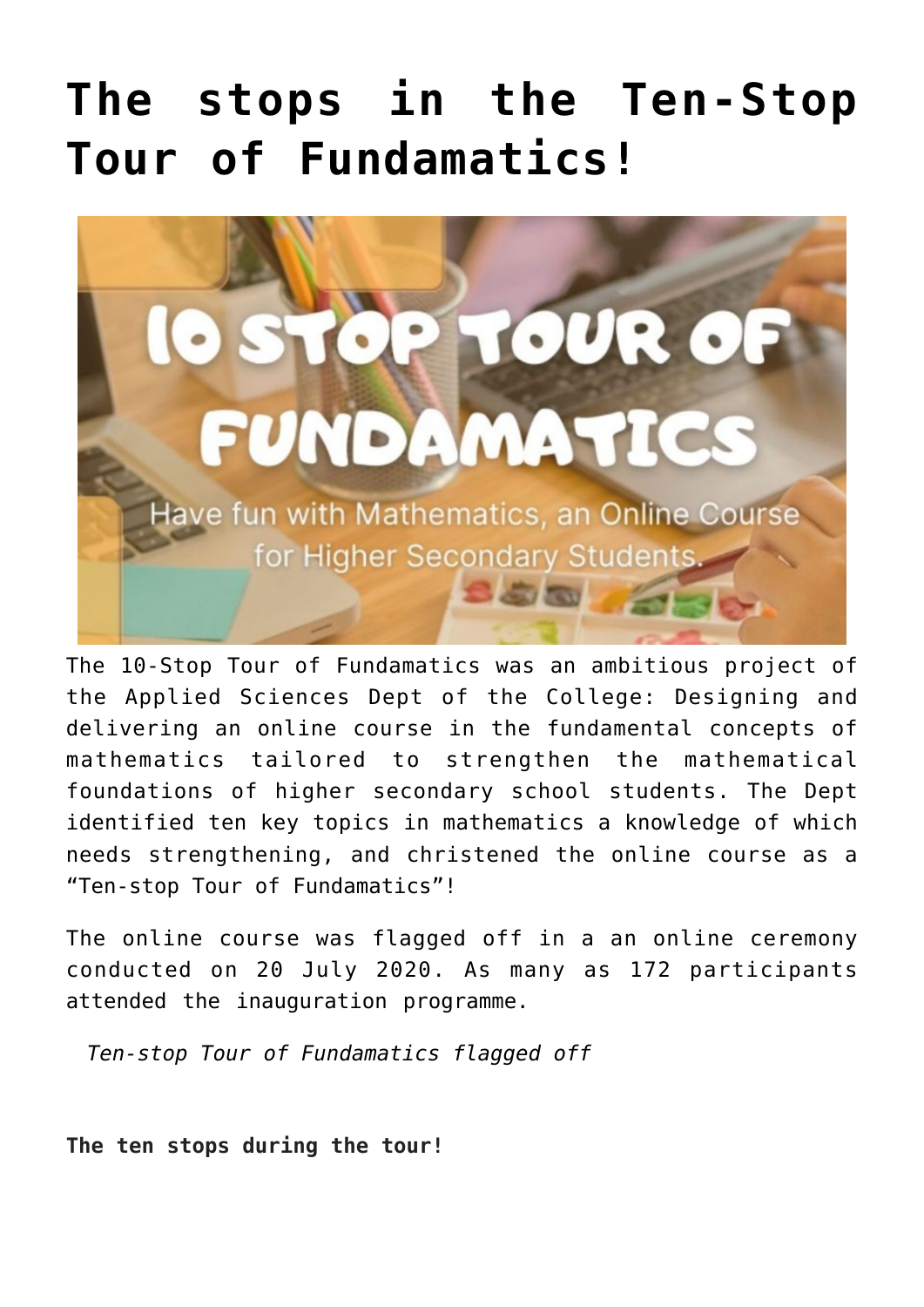| Stop $1$ | <b>Number System</b>                               | Content - Dr Susanth C, Associate<br>Professor, DoAS<br>Application - Anuja Chandran, S4 B<br>Tech ECE A LET<br>Quiz - Dr Susanth C<br>Activity $-$ Dr Susanth C    |
|----------|----------------------------------------------------|---------------------------------------------------------------------------------------------------------------------------------------------------------------------|
| Stop 2   | Algebraic<br>Equations -<br>Single variable        | Content - Vismaya V Nair, S4 Tech CE<br>B<br>Application - Poornima B, S4 Tech ECE<br>A<br>Quiz - Dr Siju K C<br>Activity - Dr Siju K C                             |
| Stop 3   | Quadratic<br><b>Equations</b>                      | Content - Ms Jiji P J, Assistant<br>Professor, DoAS<br>Appplication $-$ Ardra T K, S4 Tech ECE<br>A<br>Quiz - Ms Jiji P J<br>Activity - Ms Jiji P J                 |
|          | Algebraic<br>Stop $4$ Equations - Two<br>variables | Content - Ms Shiny E A, Assistant<br>Professor, DoAS<br>Application - Anand Benny, S4 Tech<br>ECE A<br>Quiz - Ms Shiny E A<br>Activity - Ms Shiny E A               |
| Stop 5   | <b>Matrices</b>                                    | Content - Ms. Rachana Sajeev,<br>Assistant Professor, DoAS<br>Appplication - Neethu S, S4 Tech ECE<br>A<br>Quiz - Ms Rachana Sajeev<br>Activity - Ms Rachana Sajeev |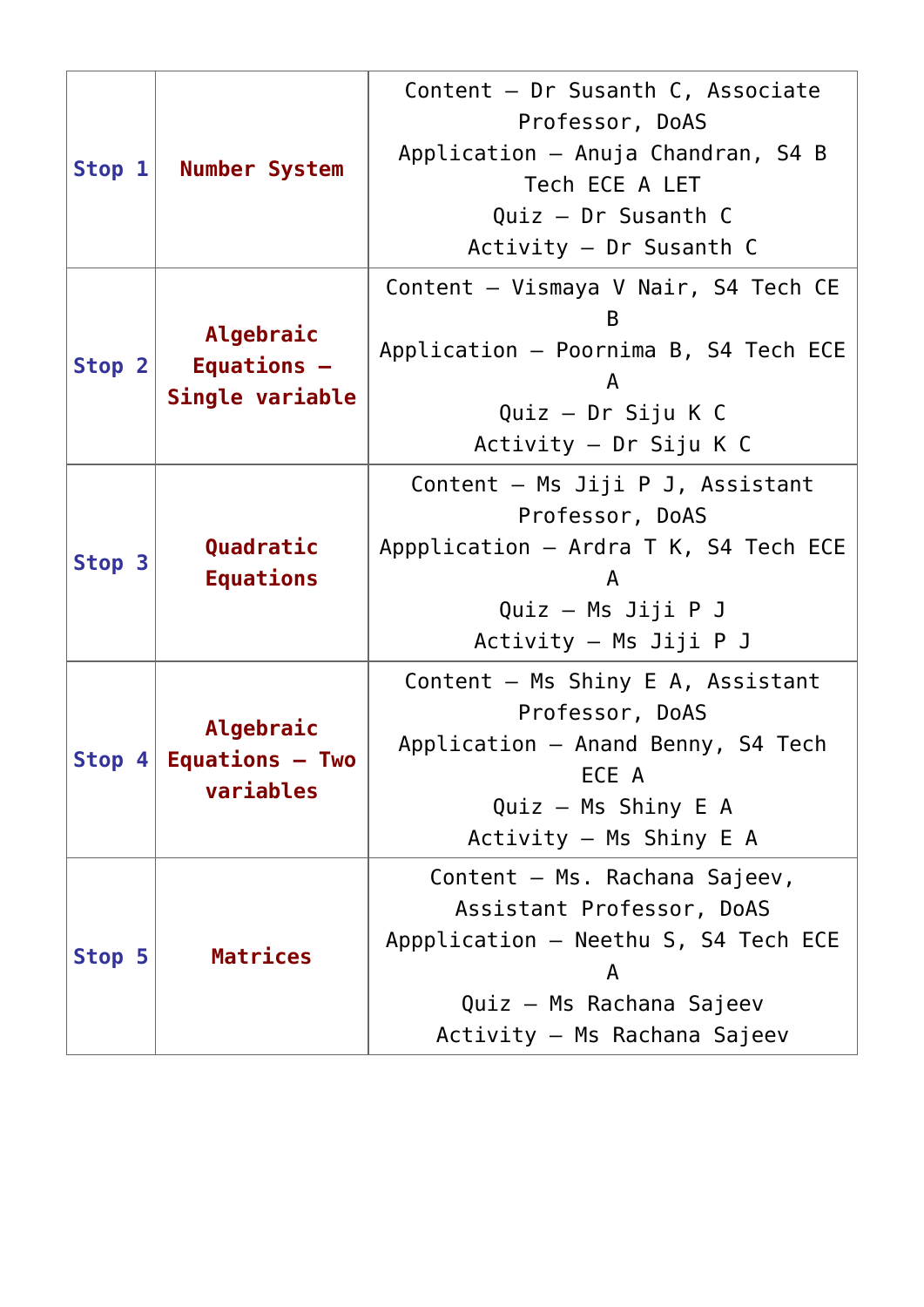| Stop 6            | <b>Functions</b>       | Content - Dr Siju K C, Assistant<br>Professor, DoAS<br>Appplication - Neethu S, S4 Tech ECE<br>A<br>Quiz - Dr Siju K C<br>Activity - Dr Siju K C             |
|-------------------|------------------------|--------------------------------------------------------------------------------------------------------------------------------------------------------------|
| Stop 7            | Limits                 | Content - Ms Binitha K M, Assistant<br>Professor, DoAS Appplication -<br>Saranya S, S4 Tech CE B<br>Quiz - Ms Binitha K M<br>Activity - Ms Binitha K M       |
| Stop 8            | Continuity             | Content - Ms Ida David, Assistant<br>Professor, DoAS, VAST<br>Application $-$ Sayuj K S , S4 Tech CE<br>в<br>Quiz - Ms. Ida David<br>Activity - Ms Ida David |
| Stop 9            | Differentiation        | Content - Ms Bittu Lambi, Associate<br>Professor, DoAS<br>Appplication $-$ Meenu T R , S4 Tech CE<br>B<br>Quiz - Ms Bittu Lambi<br>Activity - Ms Bittu Lambi |
| <b>Stop</b><br>10 | <b>Complex Numbers</b> | Content - Ms Nisha A B, Associate<br>Professor, DoAS<br>Appplication - Amarjith K, S4 Tech<br>ECE A<br>Quiz - Ms Nisha A B<br>Activity - Ms Nisha A B        |

Each day the class was scheduled at 10 a.m.and the tasks (quiz and assignment) were to be completed by 8 p.m. The you tube link of the content and application videos were posted in the classroom on each day.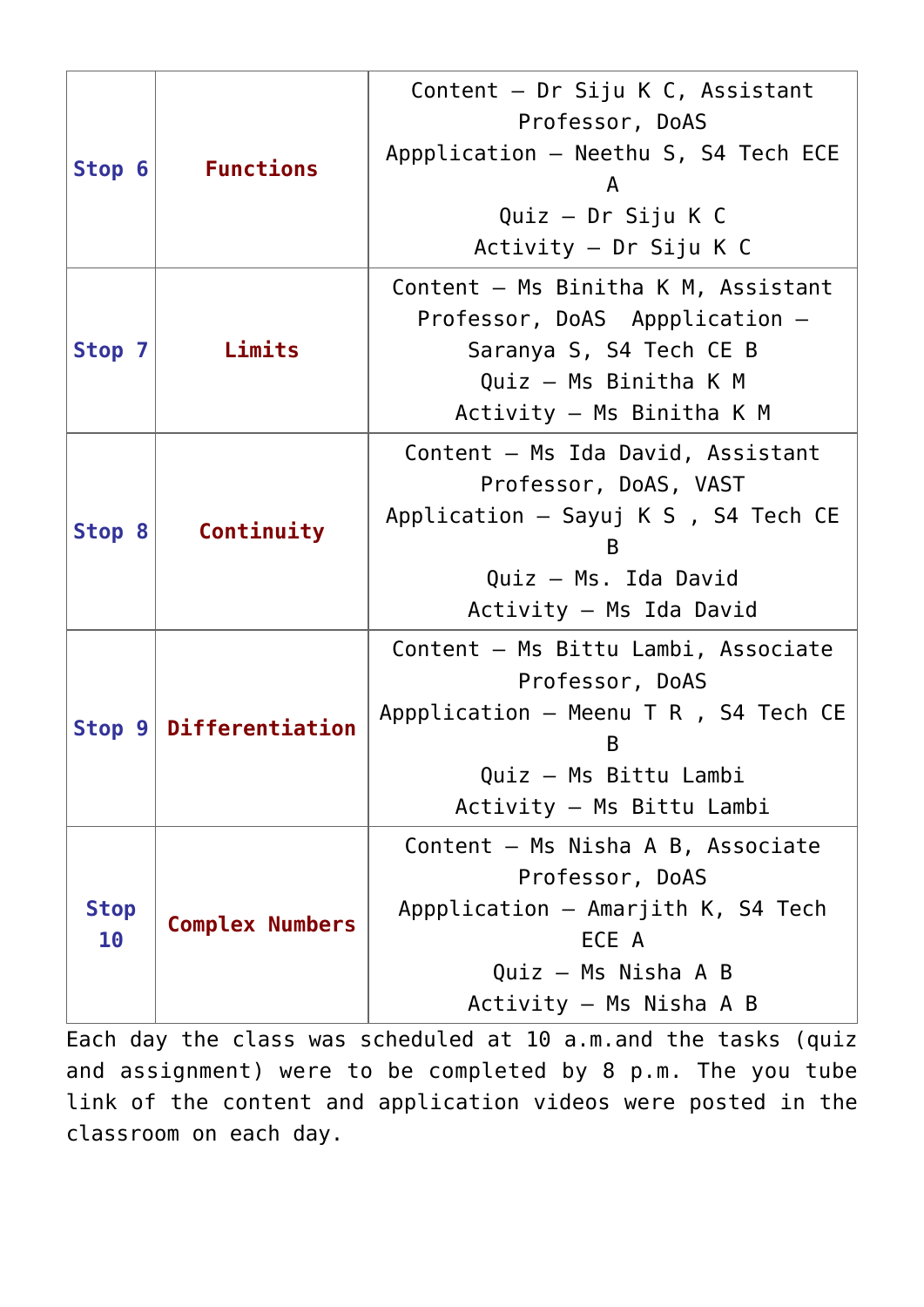## **Toppers**

- 1. Arjun Valsalan Bethany St Johns HSS, Kunnamkulam, Kerala
- 2. Ahalya V Sandeepani Vidya Nikethan, Kerala
- 3. Murari Jee UIET, Panjab University, Chandigarh
- 4. Ann Mariya Limpson St. Raphael HSS Ollur, Kerala
- 5. Krishna M S St Raphael CGHSS, Ollur, Kerala
- 6. Muhammed Anas, GHSS Maranchery, Kerala

## **Valedictory function**

The valedictory function of the course started at 10.30 am on 31t July 2020 in the presence of Er G Mohanachandran, Executive Director, Dr Sudha Balagopalan, Dean Academics, Dr V N Krishnachandran, Vice Principal, Mr Suresh Lal, Finance Director, Heads of Departments, faculty members, students of Vidya and participants of the online course. Dr Siju K C, Convener, welcomed the gathering. Principal Dr Saji C B in his presidential address congratulated the team for taking this novel initiative. A brief report on the online course was given by Dr Siju K C. Dr Sudha Balagopalan presented the valedictory address by highlighting the outcome of research gone into the design of the course that helped in associating the heterogeneous group of participants to the heterogeneous method of reaching the content and real life applications of mathematics. Special thanks were conveyed to the NSS team for having supported the tour by creating an excellent video on the Importance of Mathematics in real life in a short period of time. Ms Binitha K M announced and congratulated the prize winners. Er G Mohanachandran congratulated and presented the visual certificate to the topper Mr Arjun Valsalan. Participants Evelin Rose Joju, Devamatha CMI Public School, Jaleela Jacob P, LFCGHSS Mammiyur and Murari Jee, UIET, Panjab University, Chandigarh in their individual live feedbacks, thanked the team for having taken them through the magical world of maths with fun. Ms Ida David proposed the vote of thanks.